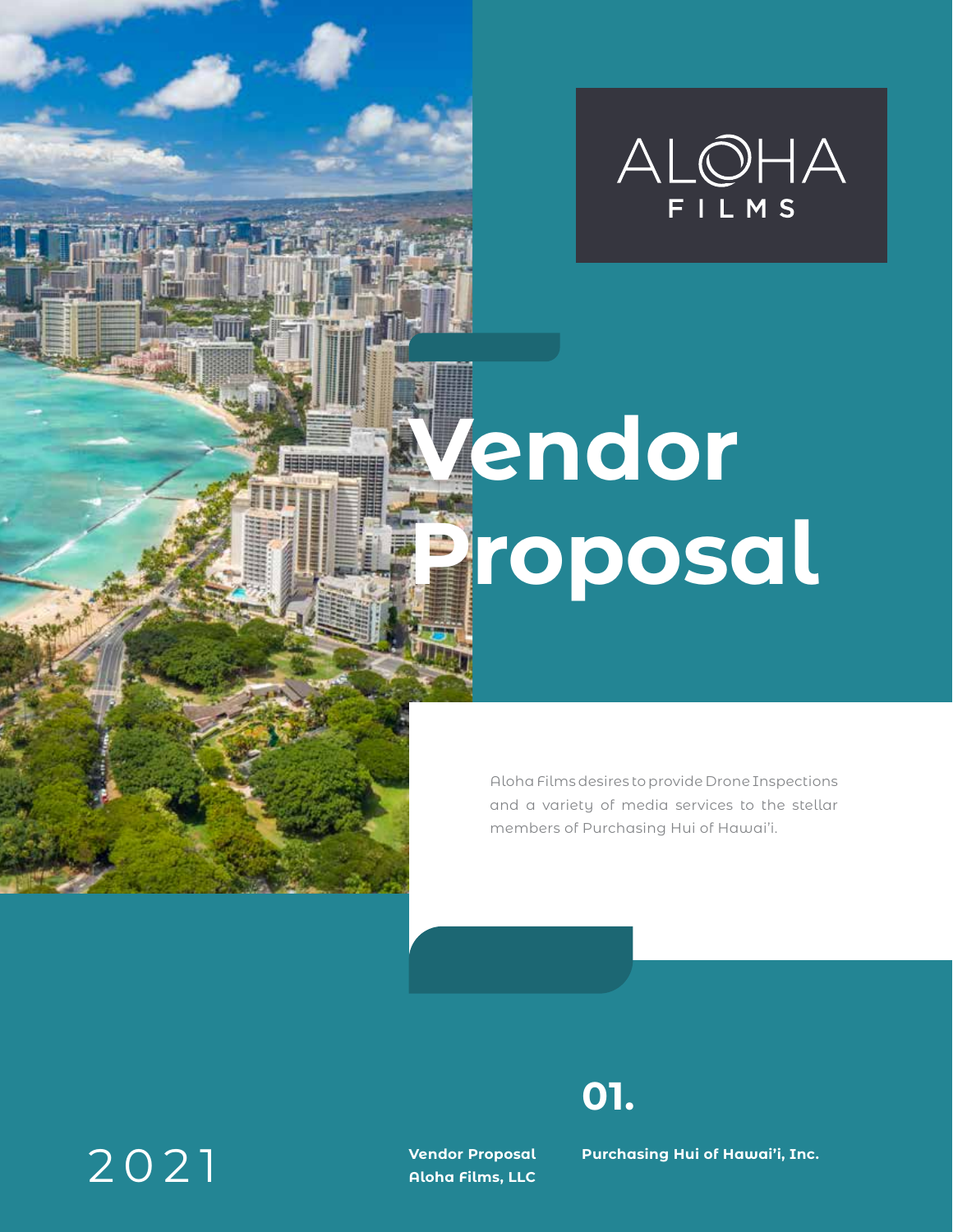

# Aloha!

### We Are **Aloha Films**, and This Is Our Proposal.

Aloha Noreen, Weylin, and the Members of the Puchasing Hui of Hawai'i,

It's my pleasure to present the following proposal to join the Purchasing Hui as a Vendor. Founded in 2017, Aloha Films, LLC has been filming for select individual clients in the Wedding and Real Estate industries. We started out as a husbandwife team (Charles and Kimberly) and have grown to a team of 5 media professionals. We've Charles Roach become known for our *excellence in drone work*,

high quality filming and customer service. In 2021 and beyond, our team desires to expand to commercial clients on Oahu, specifically for Drone Inspections and other media services as needed. We look forward to working with you!

Mahalo!

Founder, President | AlohaFilms.com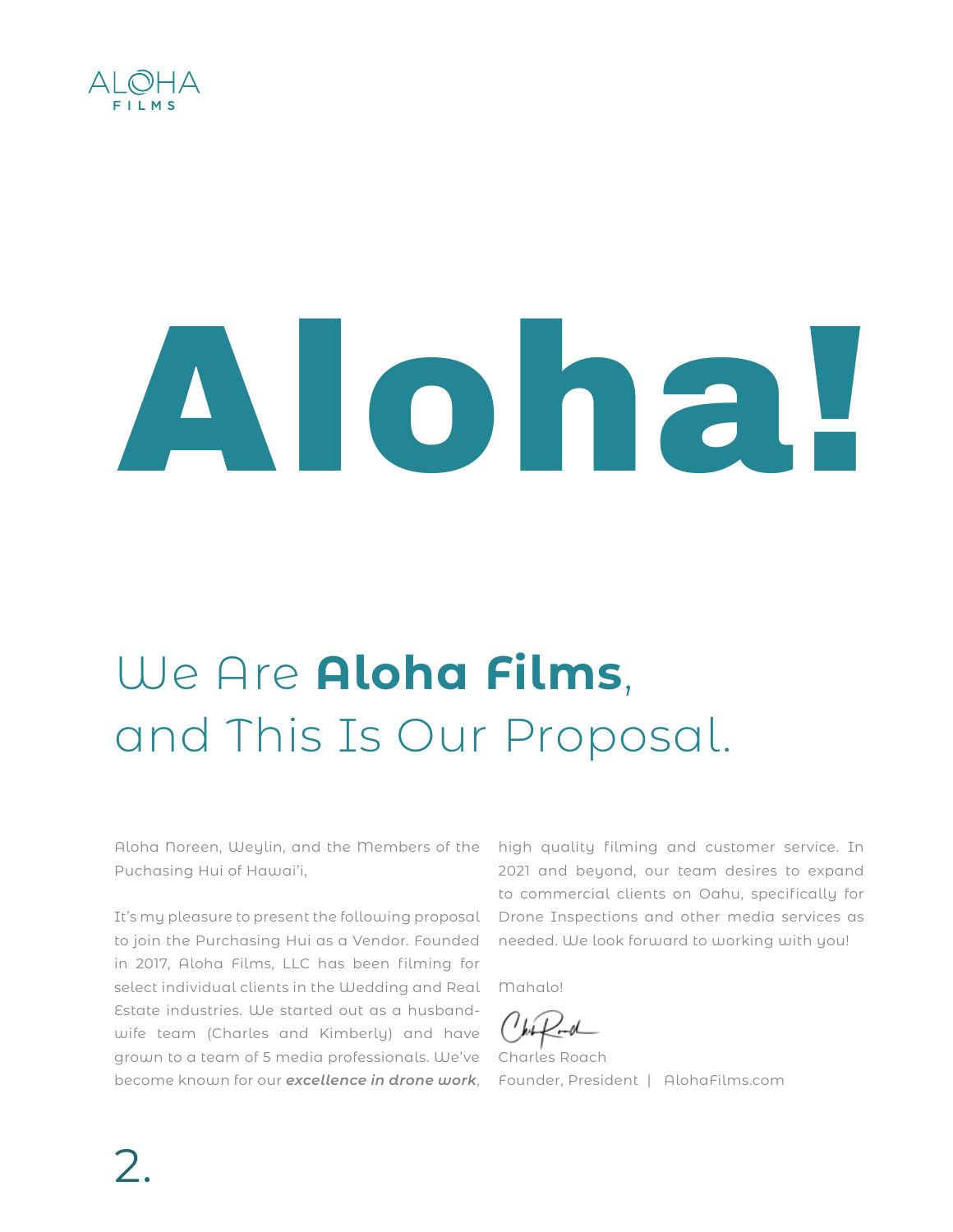| <b>Our Experience</b> | 04 |
|-----------------------|----|
| <b>Our Services</b>   | 06 |
| Our Founder           | 08 |
| Our Team              | 09 |
| Our Gear              | 10 |

### **Content About**

Index

### **Drone Inspections**

| <b>Use Cases &amp; Benefits</b> | 12 |
|---------------------------------|----|
| Case Studies                    | 14 |
| Hokua                           |    |
| <b>Madison Marquette</b>        |    |
| Tracy Allen - CB Global Luxury  |    |



### **Discount**

[Purchasing Hui Discount](#page-18-0)

**19**

Drone Inspections are becoming more and more necessary for building management.

Aloha Films provides an array of media services, but we've become known as the "best aerial pilots in Hawai'i." If it's a good day, it's probably because we've flown our drones.

With airspace and special permit expertise, camera and film super-skills, years of drone flight experience, and nerves of steel (ask us about getting bit by ants while flying!), Aloha Films is the clear choice to 1) save you thousands, 2) increase a feeling of pride where residents and staff live and work, and 3) impress your Board.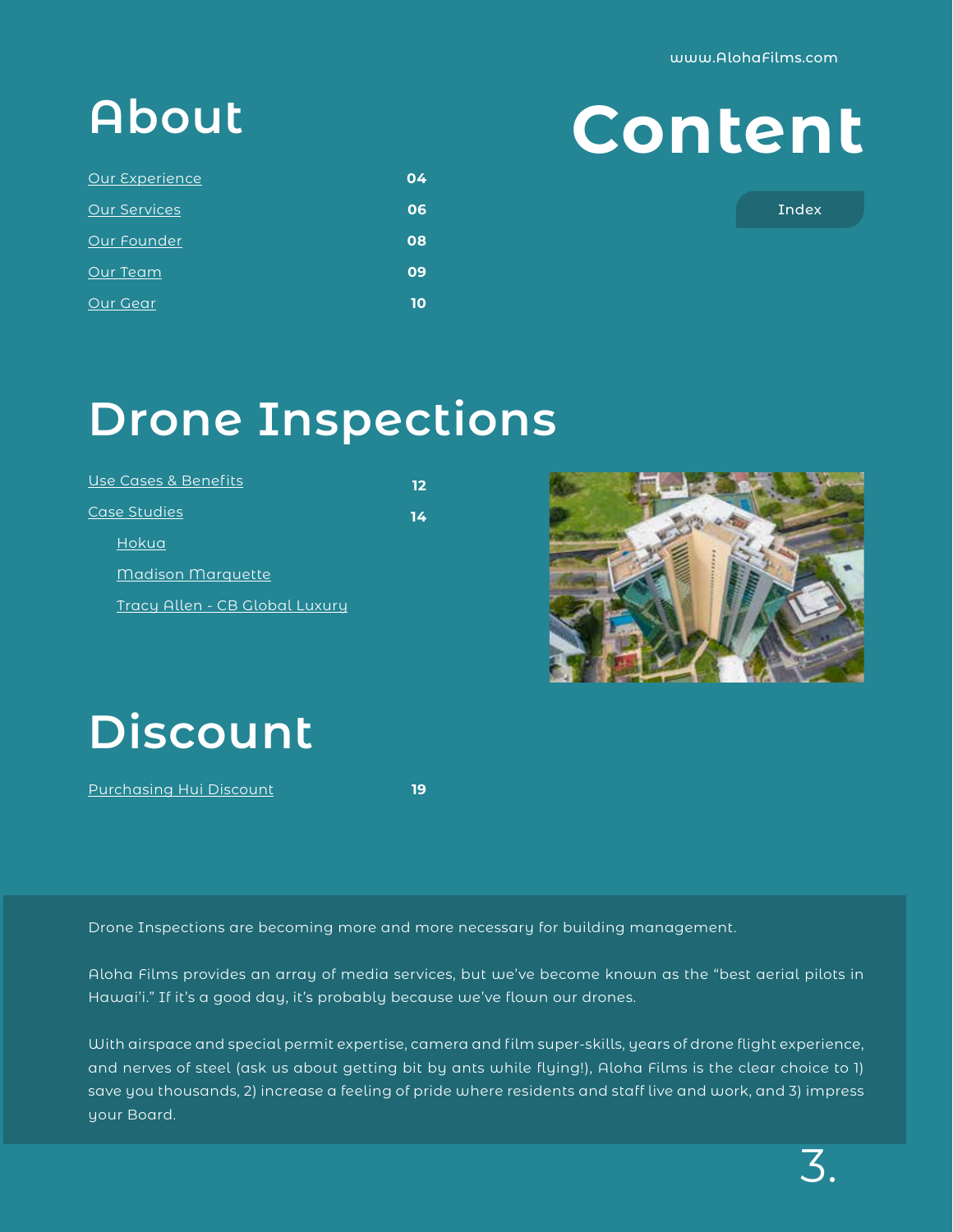<span id="page-3-0"></span>

Section 1

*340+ high-end real estate shoots in Hawai'i*

*270+ weddings and interviews*

*2000+ Drone flight hours*

*Client & ROI Focused*

*5-Star Rated*

*Projects range from small \$350 drone flights to medium \$175,000 productions.*

Where should we start with this one... maybe the time when we were filming out of the helicopter next to the cliffs of Moloka'i? Or when we were waist deep in snow setting up a RED ready to capture a pro skier's front double flip off a cliff? Or that time we hiked 4 miles to film a couple's elopement at the top of a mountain? Or another couple's underwater SCUBA wedding? Maybe we should tell the story about the NBA player's film shoot on Maui or the time we filmed a \$5 Million diamond. Or those interviews with each of those 4 billionaires or the Venture Capital firm on Sand Hill Road. Or we could tell about the 3-minute long one-take FPV drone flight through a \$15M estate with 32 models. Or that super insane \$30M estate in Portlock. Or the other one in Diamond Head. Or the other 45 in Kahala. Or all those incredible shoots in Lanikai or the Penthouse at Symphony Honolulu. Or that sailboat excursion or the timelapse at Waimea Canyon.

You know, it's probably best just to give us a call; we have an amazing story for almost every day of the year.

In short, we film A LOT. We fly drones A LOT. And we LOVE IT! It shows because we never let complacency hinder our growth nor hold back our clients.

To get technical: check out our gear on the following pages. We don't just accumulate it: we are intimately familiar with every piece of equipement on that list... that'll also show just how experienced our team is.

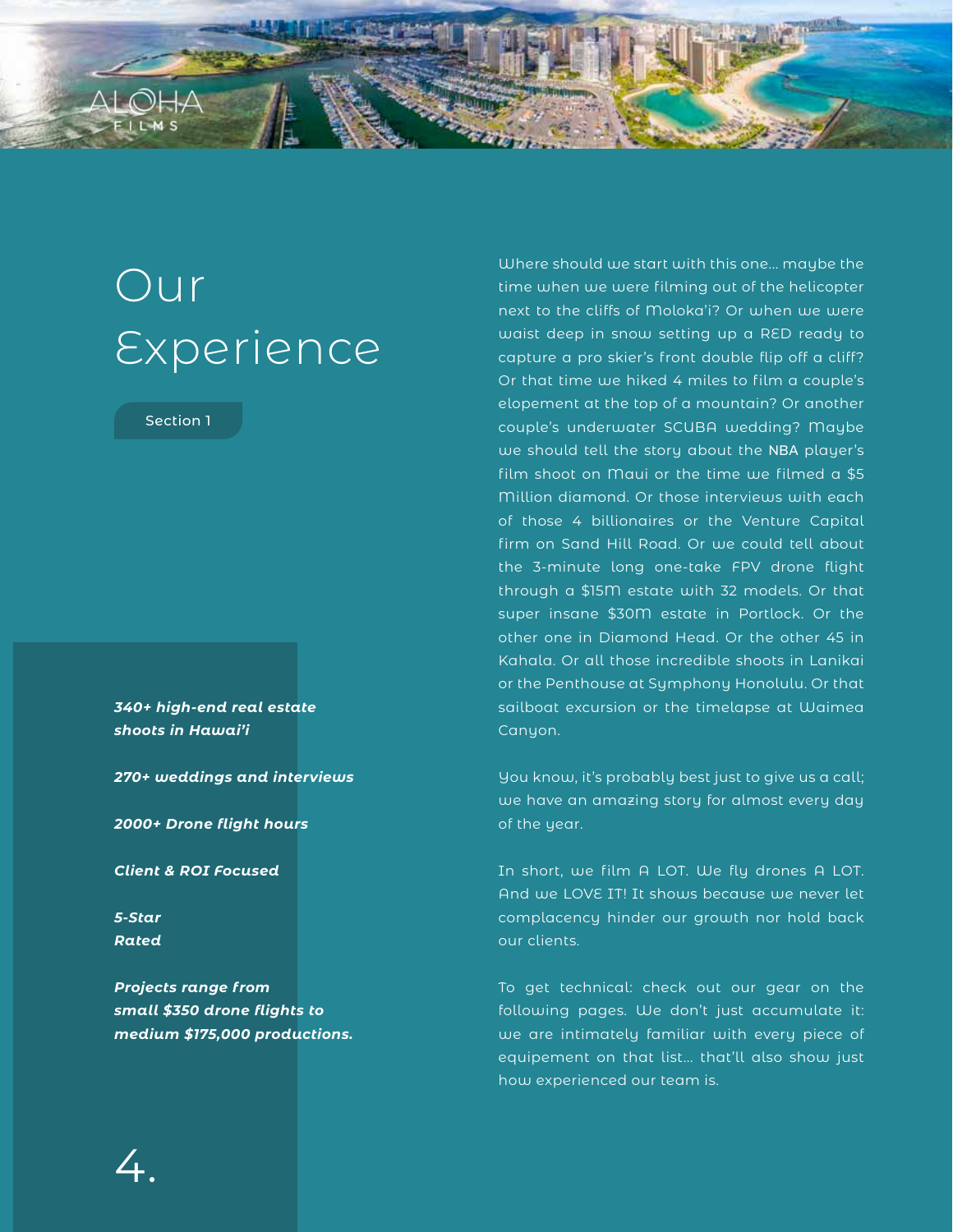











Drone flights require extensive licensing and insurance... it's a good thing we have BOTH!

Safety first. Dope shots second.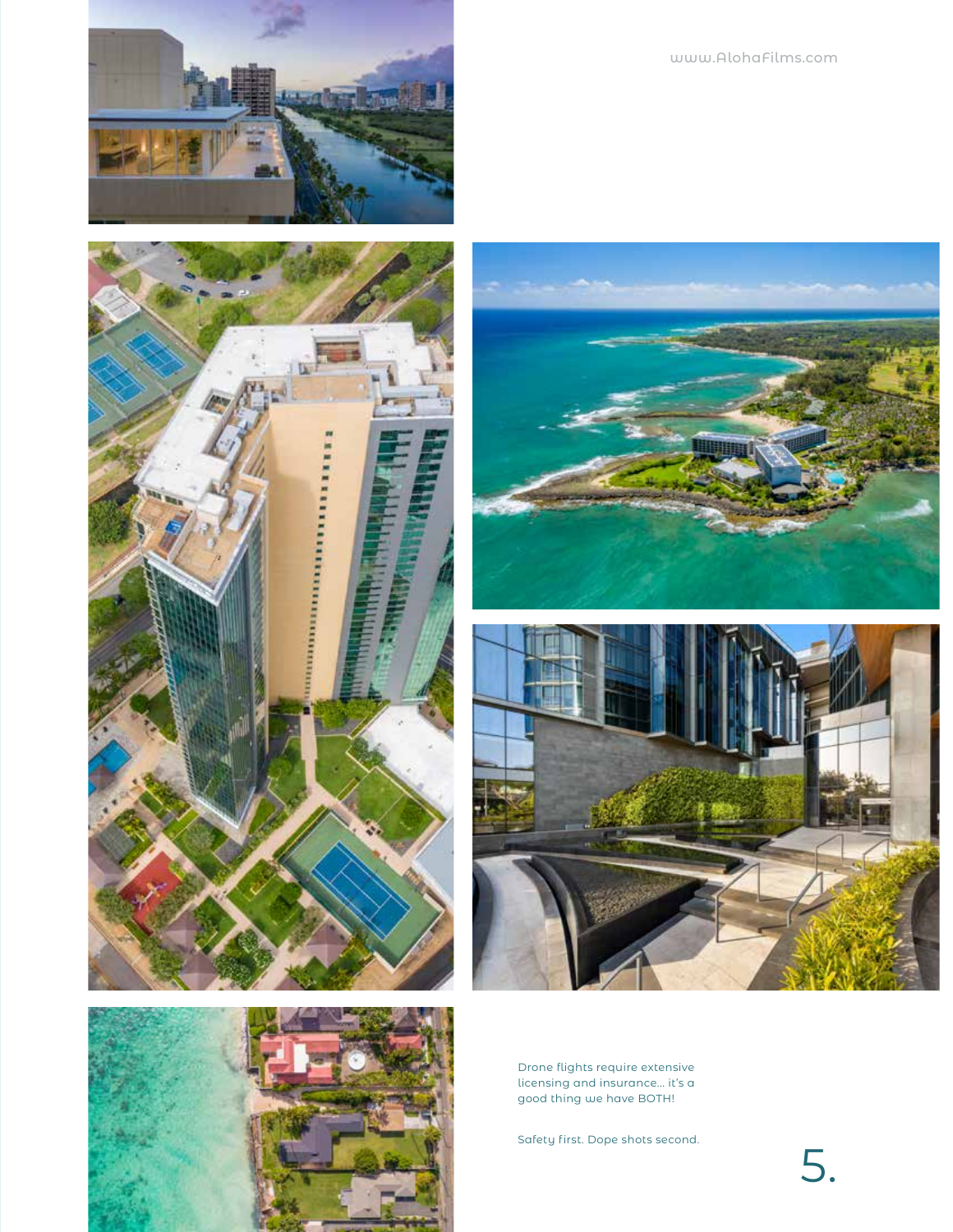<span id="page-5-0"></span>

### Our Services

Section 1

Drone Inspections are becoming more and more necessary for building management.

Aloha Films provides an array of media services, but we've become known as the "best aerial pilots in Hawai'i." If it's a good day, it's probably because we've flown our drones.

With airspace and special permit expertise, camera and film super-skills, years of drone flight experience, and nerves of steel (ask us about getting bit by ants while flying!), Aloha Films is the clear choice to 1) save you thousands, 2) increase a feeling of pride where residents and staff live and work, and 3) impress your Board.

For an overview list of services, prices, and Purchasing Hui discounts, please visit page 19.



### **Drone Inspections**

1) Faster, Cheaper, Safer 2) Ensure Personnel Safety 3) Gain Actionable Insight 4) Ensure Job Completion 5) Reduce Shutdown Times

## **Photography**

Protect your residents' privacy from ongoing third-party photographer scheduling.



### **Video Production**

Protect your operational IP with our video training and marketing sessions.



### **Website Design**

Store and organize HOA docs, promote your company, and/or promote your company, and/or manage operations easily.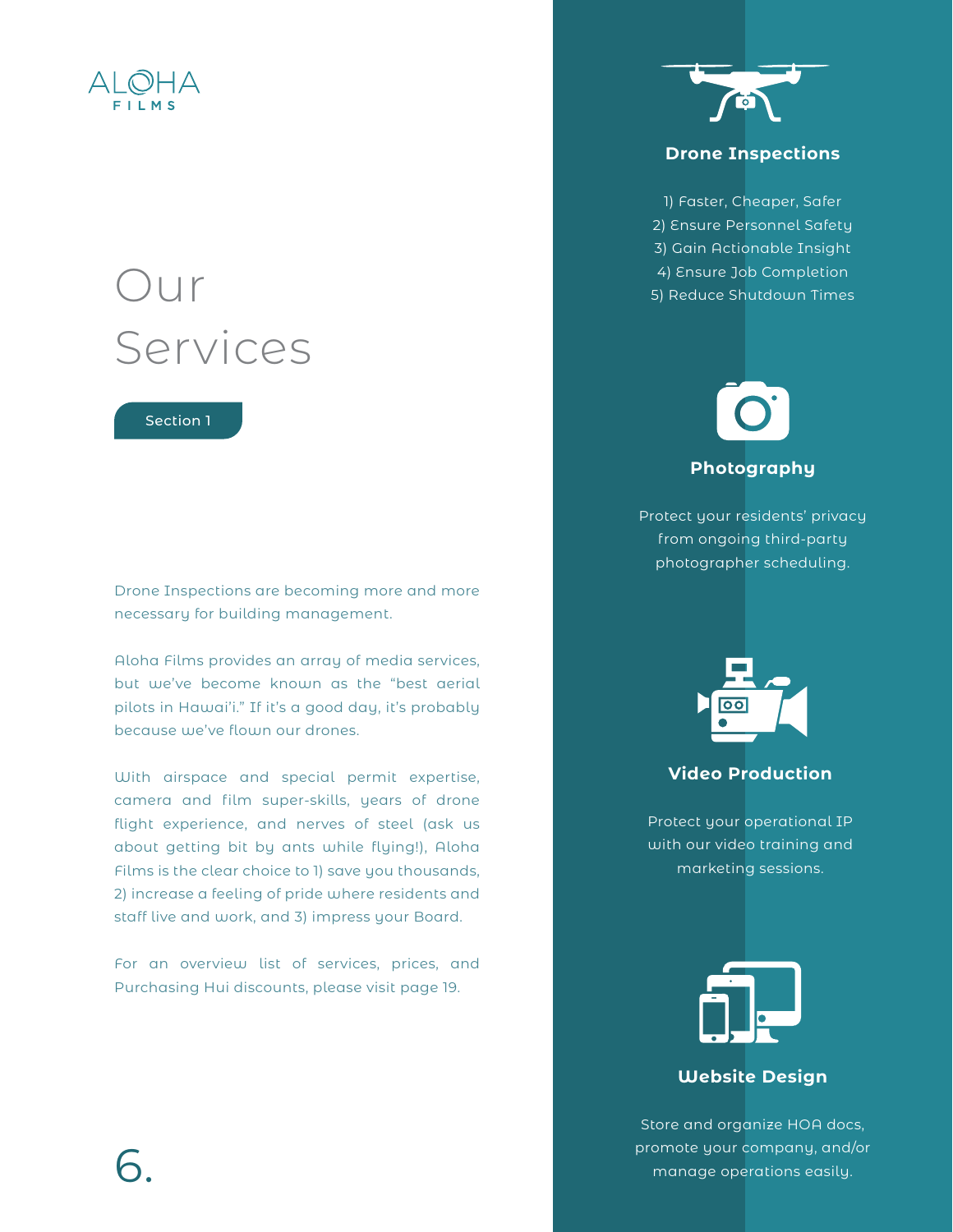

### **Drone Inspections**

Save money, reduce risk, and gain actionable insight while also providing higher value to residents and members.



### **着4 Video Production**

It's not just about looking good, it's about ROI. Our video productions scale your operations & save you management time.



### **Photography**

Increase and protect the value of your brand using a simple tool: professional photography.

| Architecture & Real Estate               |
|------------------------------------------|
| V Twilight Photography                   |
| Common Area Interior & E.<br>Photography |
|                                          |

- 
- ght Photography
- non Area Interior & Exterior ography





Drone Photography

### **Website Development**

Hand in hand with video production, our team can build out custom web sites to increase your brand's marketing ROI.

- $\blacktriangledown$ Easily Updated Low Maintenance Fees <\$170/year High impact designs with mobile responsive and video integration SEO Included Quick Turnarounds
- 7.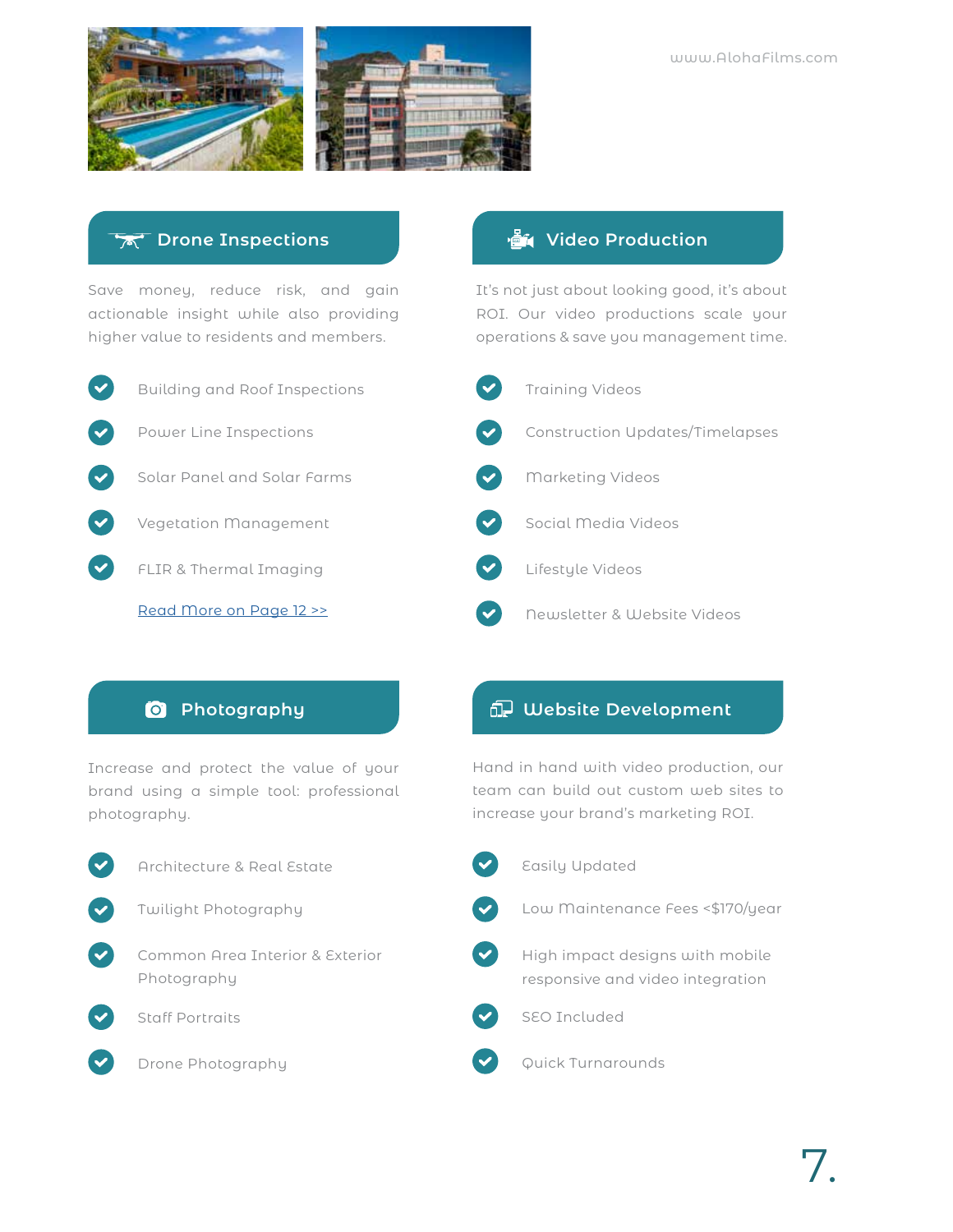<span id="page-7-0"></span>

### Our Founder

#### Section 1

*Charles from Aloha Films did an excellent and awesome video of two high-end oceanfront rental estates I have in Honolulu, Hawai'i. His creativity and innovative techniques made my videos a definite cut above anything else I saw out there.*

 *- Mark Gosselin, CEO*



Charles moved from Colorado to Hawai'i in 2017. He and his wife, Kimberly, started Aloha Films fueled by the love of telling stories, filming, and the deep-rooted meaning of "aloha."

Having built over 10 companies, Charles has extensive experience in vision development, project management, and solving problems for an array of clients in high tech, real estate, advertising, non-profits, and consulting.

A hobby-turned-profession, Charles' film carrier actually started back in Colorado after hiring a team of cinematographers to film for his media

company. Falling in love with film led to his first camera purchase: a drone. Charles has been widely admired for his UAS (drone) pilot skills from the beginning. Yet, over 500 shoots later, his enthusiasm and energy still radiate as if its his first.

Charles lives in Hawai'i Kai with his wife, Kimberly, and their two little girls, Grace and Allie. He prioritizes spending time with family and in his spare time, enjoys the beauty and peace of the islands, even though his favorite sport of skiing lies back in snow-capped mountain ranges.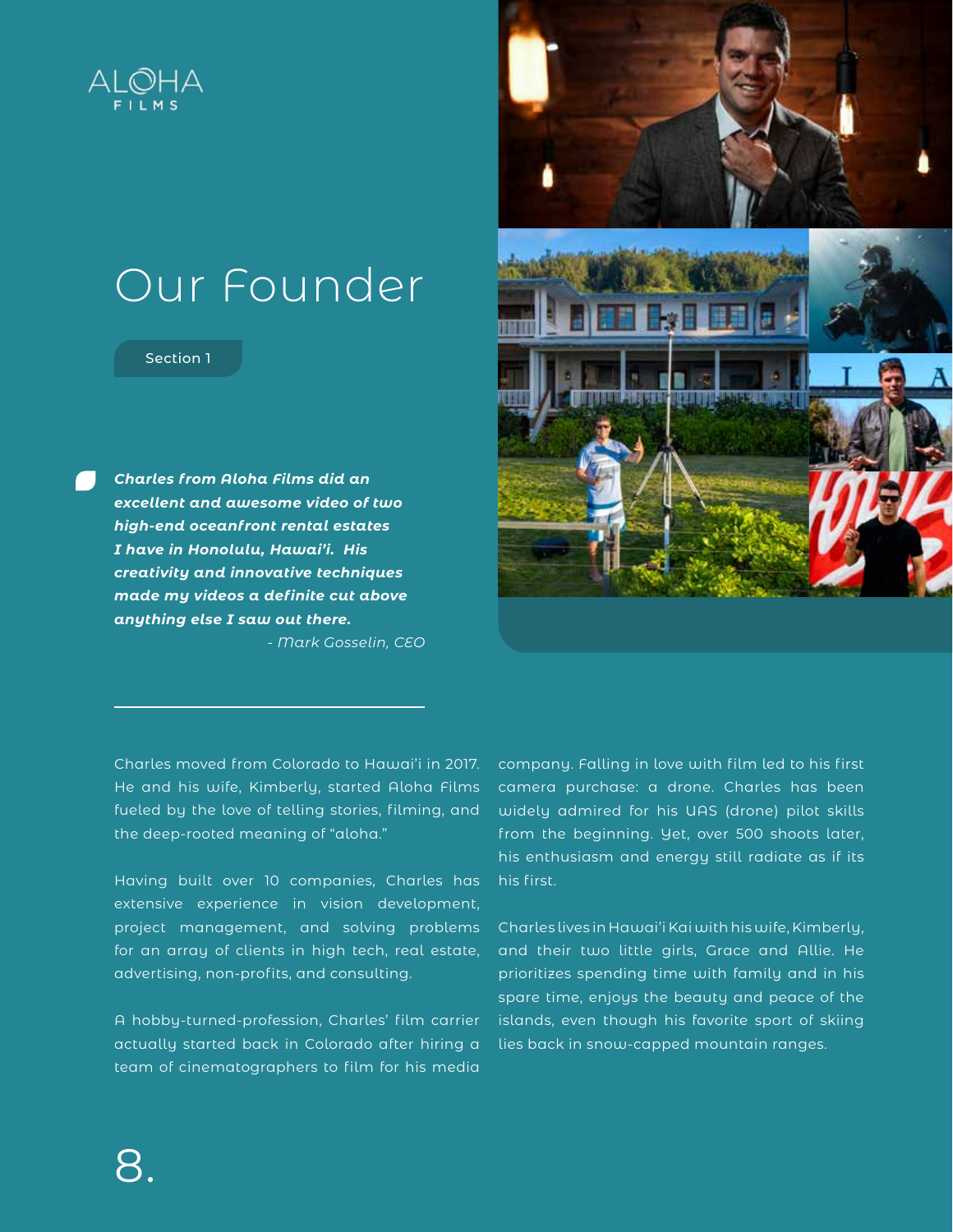<span id="page-8-0"></span>As our drone and film projects grow, we've built a team of amazing professionals who LOVE creativity and working together to produce aweinspiring results! With intention, a lot of heart, and a love for detail, we obsess over making our clients happy - whether they're real estate professionals, engineers, couples getting married, business owners, agencies, or influencers.

We strive to give you not only a stunning end result but also an exceptional, lasting experience that lifts your spirits every time you work with us.

Mahalo nui loa and aloha!

### Our Team

Section 1

**Matt Pintauro** Editor, Animation, Filmmaker



**Nash Hagen** Lifestyle Photography, Filmmaker



**Alex Bellini** Drone Pilot, Filmmaker



**Lonnie Bonds** Audio, Producer



**Gaia Cardemone** Editor, Filmmaker



**Brandon Paz** Production Assistant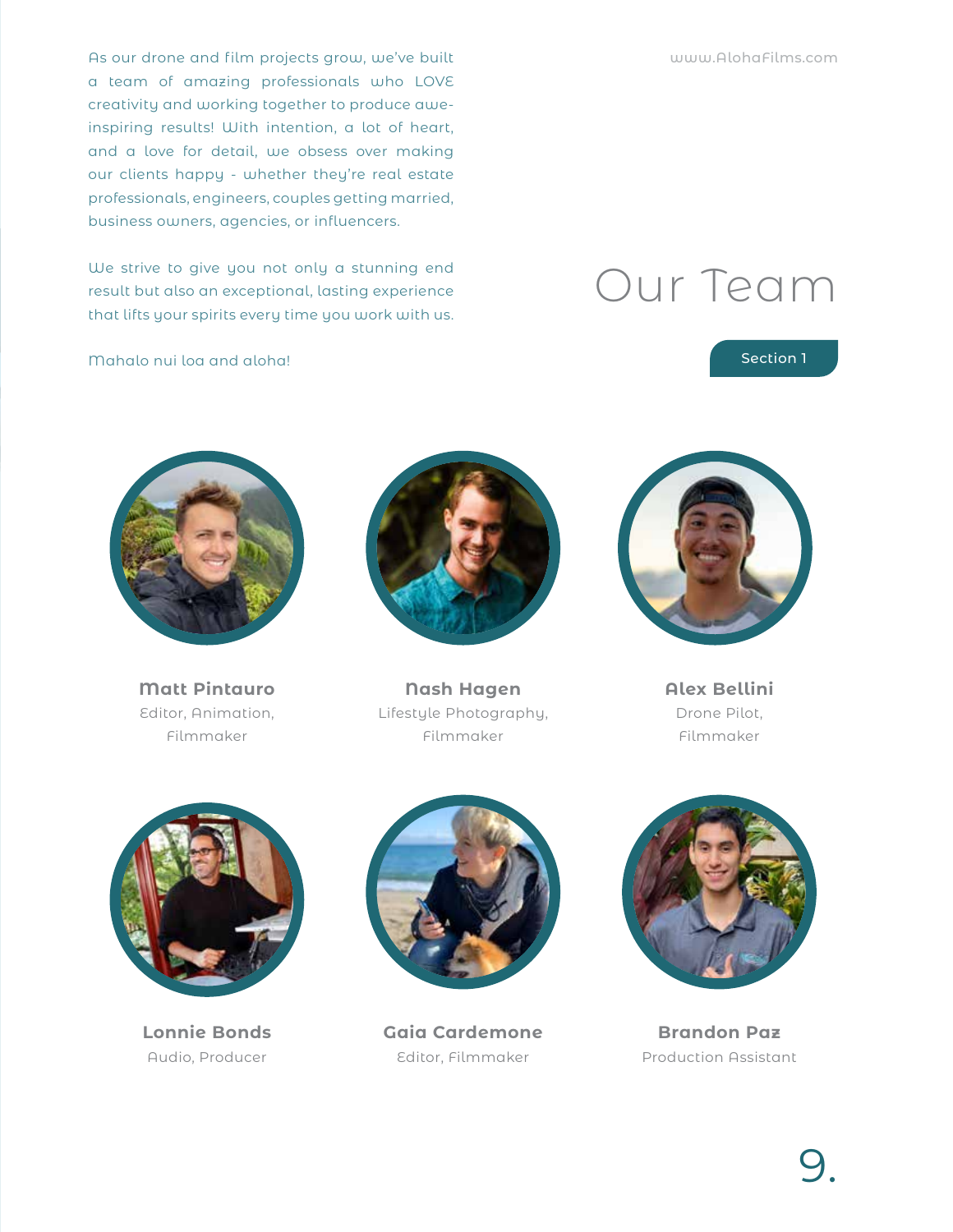<span id="page-9-0"></span>

### Our Gear

Section 1

"It's who's *behind* the camera, not the camera itself." **This is true!** It's more important that the filmmaker knows what they're doing than the quality of gear they use. So, why pay hundreds of thousands of dollars for camera equipment? Pretty simple: our Canon C70 image quality blows away the iPhone. The Mavic 2 Enterprise Advanced can take thermal imaging for solar panel hotspots. Our lighting and audio kits change amateur footage into professional, reflecting upon your brand and influencing your customers.

But we don't just buy the most expensive equipement and charge higher prices because of it. We choose the right gear for each and every job. If a drone flight only requires our baseline Mavic 2 Pro drone model, we keep costs low for you. If a higher quality shoot is required, we have enterprise-level gear ready to ensure rapid delivery.



10.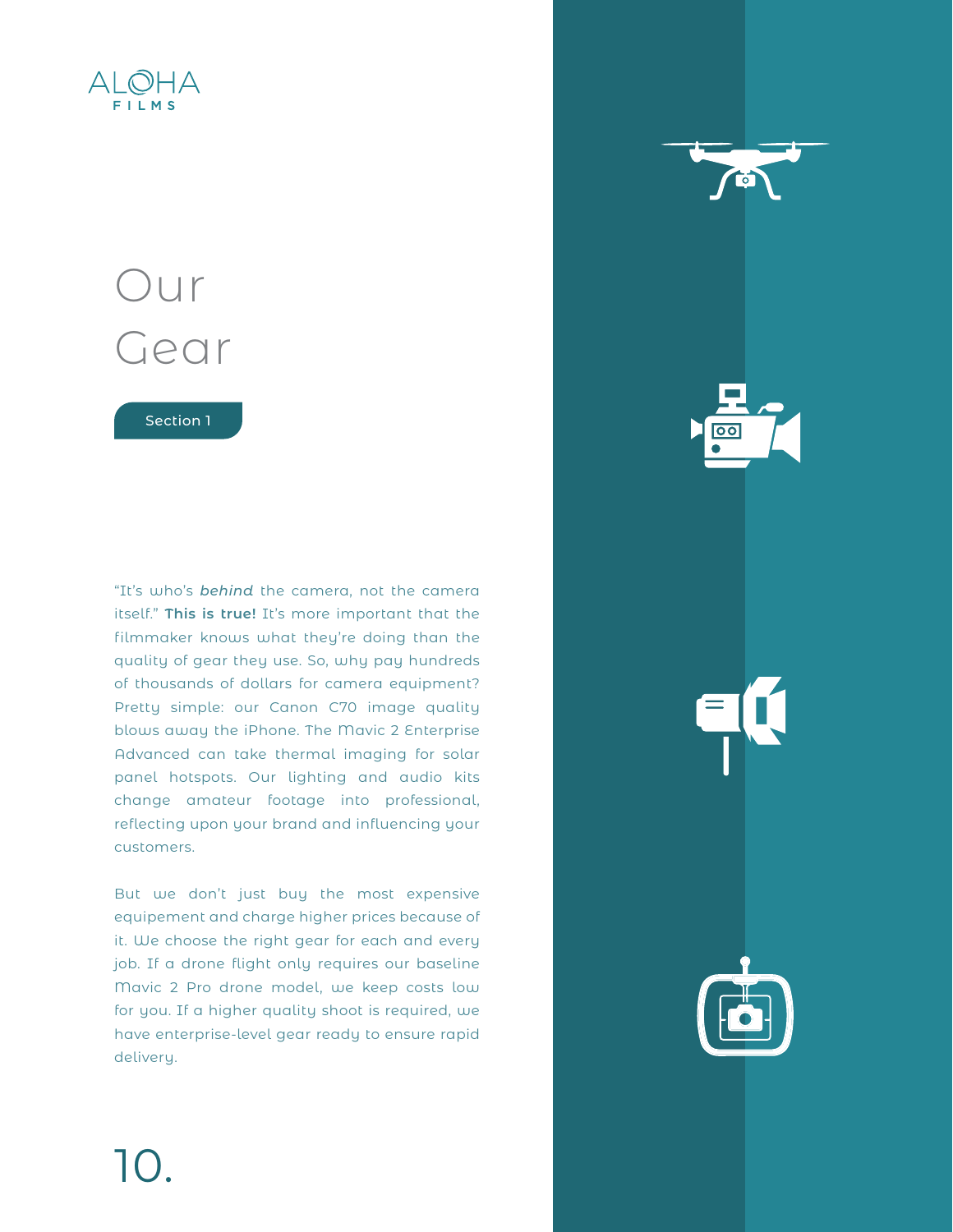### **Drone Systems**

DJI Matrice 300 RTK Zenmuse H20, Zenmuse Z30 DJI Mavic 2 Enterprise Advanced DJI Mavic 2 Pro Multiple Batteries for Long Flight Times





DJI Matrice 300 RTK with Zenmuse H20

### **Camera Systems**

Canon EOS C70 4K Cinema Camera Canon EOS R and R5 Lens Options: 14mm f/2.8, 16-35mm f/2.8, 24mm f/1.4, 24-70mm f/2.8, 24-105mm f/4, 35mm f/ 1.4, 50mm f/1.4, 70-200mm f/2.8, 85mm f/1.4, 100mm Macro f/2.8 Multiple GoPro 7, 9 Rigs Atamos Monitors



Canon EOS C70 4K Cinema Camera



Zenmuse Z30

### **Lighting & Audio**

Apurture 120D II with Domes and Grid Kinotehnik Practilite 602 LED Fresnel Godox H600B Westcott Flex Cine Bi-Color LED Kit Multiple Aputure MC RGBWW LED Lights Rode NTG3 Shotgun Studio Microphone Rode Videomic Pro RodeLink Wireless Filmmaker Kit Zoom F4 Multitrack, Zoom H1 Tascam DL-10 Recorders

**Other**

Apurture 120D II with Light Dome



Practilite 602 LED



Zoom F4 Multitrack Field Recorder NodeLink Wireless Kit





Rhino Arc II Kit

Freefly Movi Pro

11.

### Freefly Movi Pro Gimbal Stabilizer Rhino Arc II Enterprise Slider Kit Multiple C-Stands and Tripods Over 160TB of Media Management

Multicam Livestream Capabilities Underwater Housing and Coms for SCUBA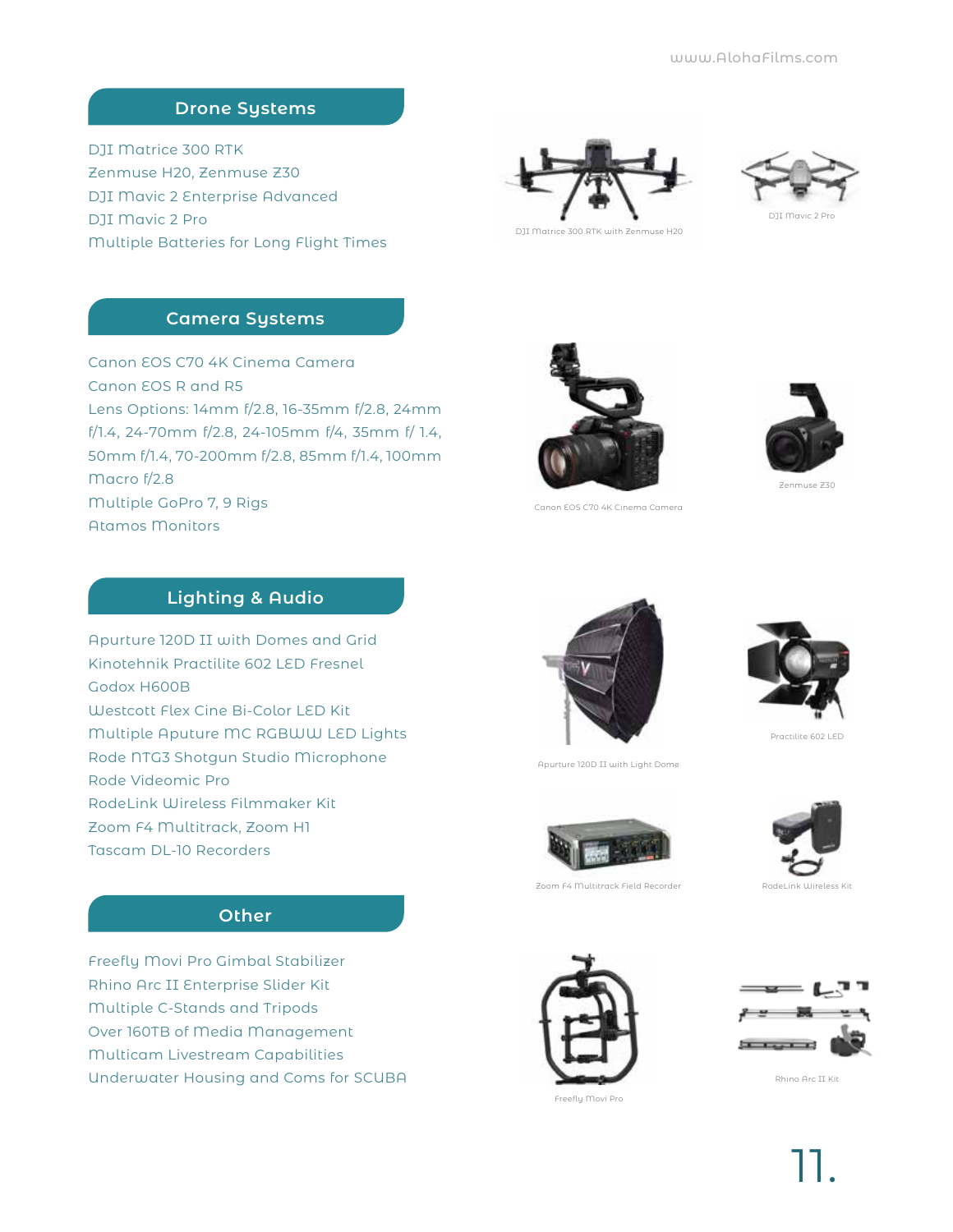<span id="page-11-0"></span>

### Drone Inspection Use Cases

Section 2

*FAA Part 107 Certified BWI Flight Insured Commercial UAS Operations*

*Faster, Cheaper, Safer Save Time + Save Money + Ensure Personnel Safety*

*Gain Actionable Insight*

*Ensure Job Completion*

*Reduce Shutdown Times*

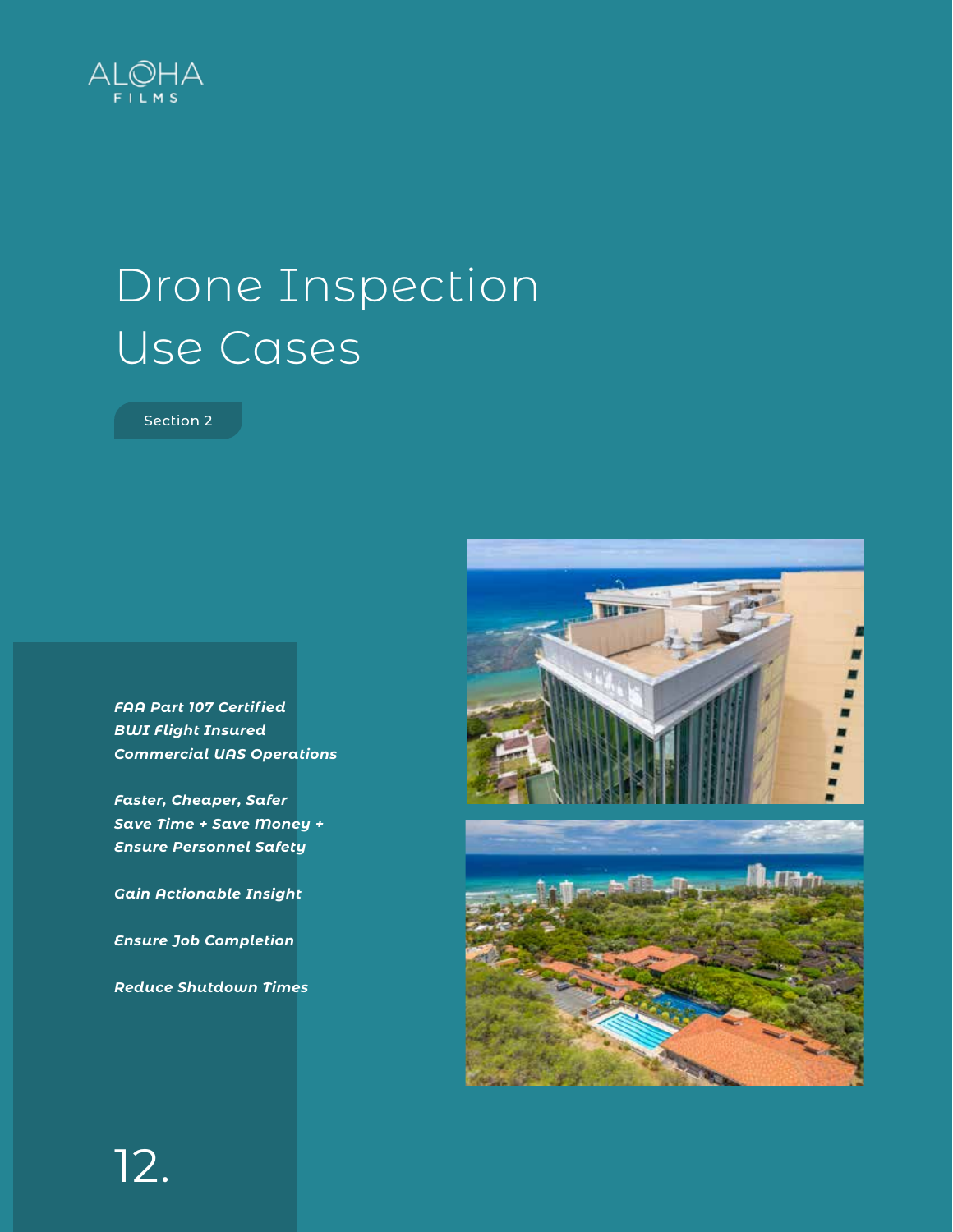### **Building Inspections**



Windows

Roof Inspections

Parking Structures

At-Height & Confined Space Assets

Abandoned/Unsafe Structures

#### **Deliverables from Drone Inspections include a PDF report with high quality photos with optional thermal (FLIR) imaging or an online link with video footage for sharing and insight discussion.**

### **Construction Site Monitoring**



Progress Reports



### **Utility Inspections**

Power Lines

- Solar Panels & Salar Farms
- Cell Towers
- Wind Turbines & Wind Farms
- Substations and Electric Facilities
- Rapid Storm Response
- Vegetation Management
	- Cooling Towers
	- Pipeline Right of Ways
	- Storage Tanks

Oil & Gas Infrastructure

### **Cargo Ship Inspections**



Hull Inspections



Cargo Ship Holds



Container Inspections

### **Key Benefits**

Our team uses ultra high resolution video, photo, and thermal imaging cameras on our UAVs. Operating from a safe distance, we are able to capture and deliver detailed visual reports for the following key benefits:

| $\left(\blacktriangledown\right)$ | Cost Effective Identification               |
|-----------------------------------|---------------------------------------------|
| $\bullet$                         | Gain Actionable Insight                     |
| $\bullet$                         | <b>Ensure Personnel Safety</b>              |
| $\bullet$                         | Rapid Deployment Saves Time                 |
| $\bullet$                         | Easy-to-Discuss Deliverables                |
| $\bullet$                         | <b>High Reliability</b>                     |
| $\bullet$                         | <b>Reduce Inspection &amp; Patrol Costs</b> |
| $\bullet$                         | Reduce Shutdown Times                       |
|                                   | <b>Online Accessible Reports</b>            |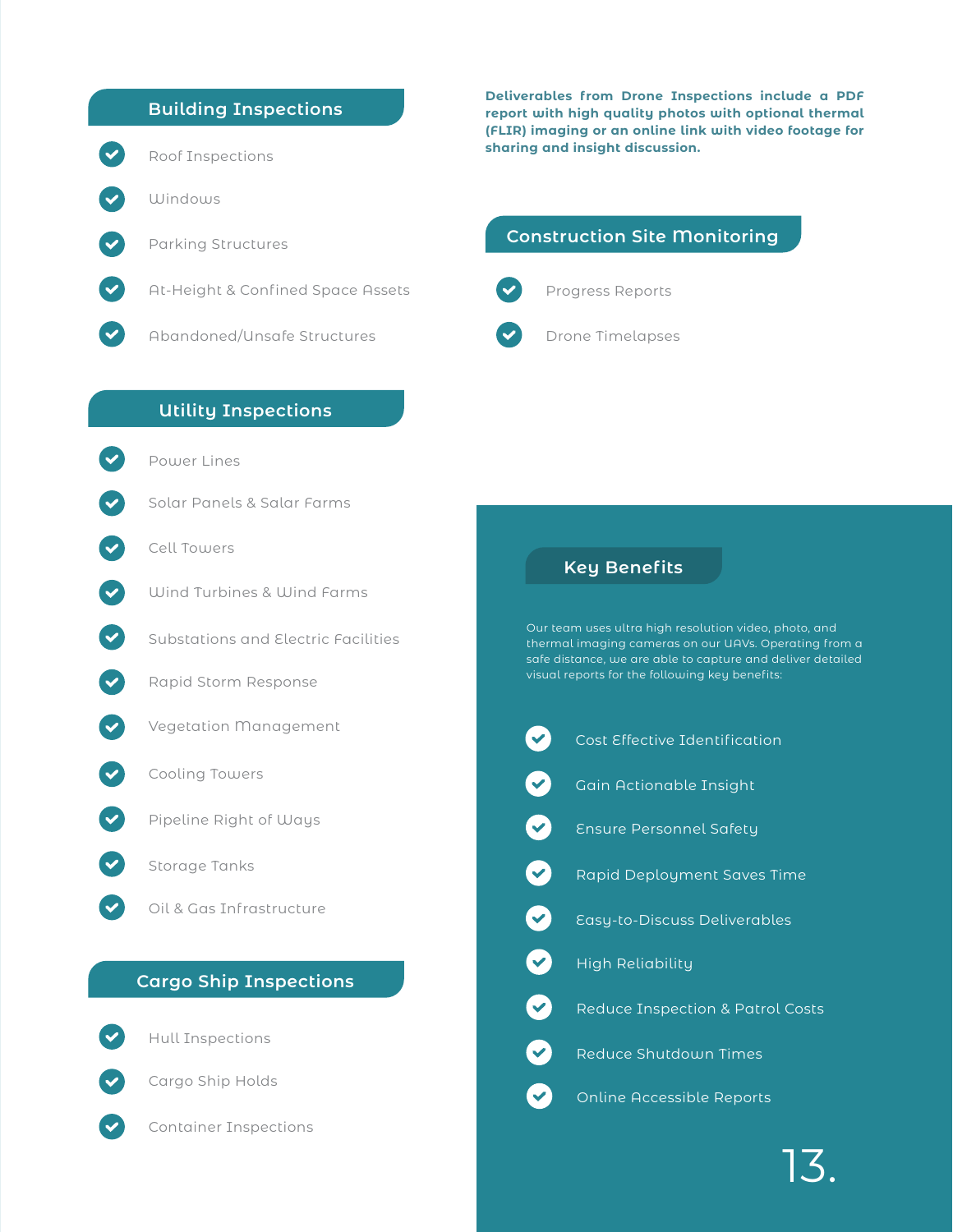### <span id="page-13-0"></span> $ALQHA$

### Case Studies

Section 2

### **Services Clients**

Drone Inspections, Video Production, Photography, Web Development **Hokua | Duane Komine**

Drone Inspections, Photography

Drone Photo/Video, Video Production, Photography, Web Development

**Madison Marquette | Liz Palmer**

**Coldwell Banker Global Luxury | Tracy Allen**

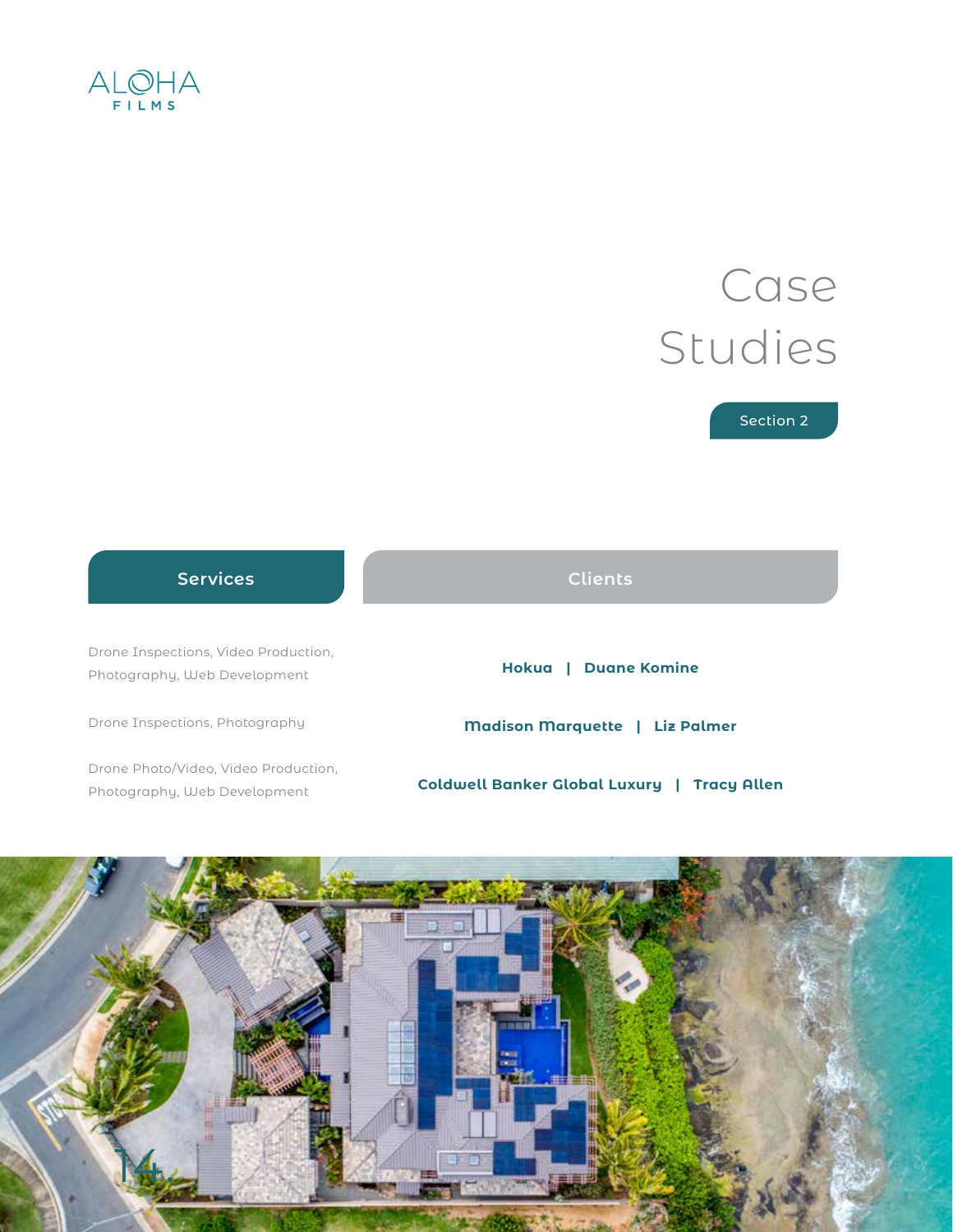### <span id="page-14-0"></span>**Hokua - Part 1/2**

Undergoing a major renovation project in 2020/2021, Hokua needed a way to create an accurate scope of work for construction bids. With drone inspections, Hokua was able to quickly and easily reference areas needed for repair, while also keeping residents updated on construction progress.

### **Overview**

*Client:* Hokua Duane Komine, General Manager

*Project Date:* 2020 - 2021, Ongoing

*Services:* 1. Drone Inspections

- 2. Video Production
- 3. Photography
- 4. Website Development

*Aircraft:* DJI Mavic 2 Pro UAS

*Payload:* 1" CMOS Sensor Hasselblad 4K Video Camera

*Entire Project Flight Time:* 26 hours over 6 months

*Camera:* Canon C70 4K Cinema Camera



#### **1. Drone Inspections:**

- Inspected entire building for painting project
- Increased scope of work accuracy, resulting in lower overages in construction budget
- Created visuals to distribute to all painters resulting in faster communication and mitigated mistakes









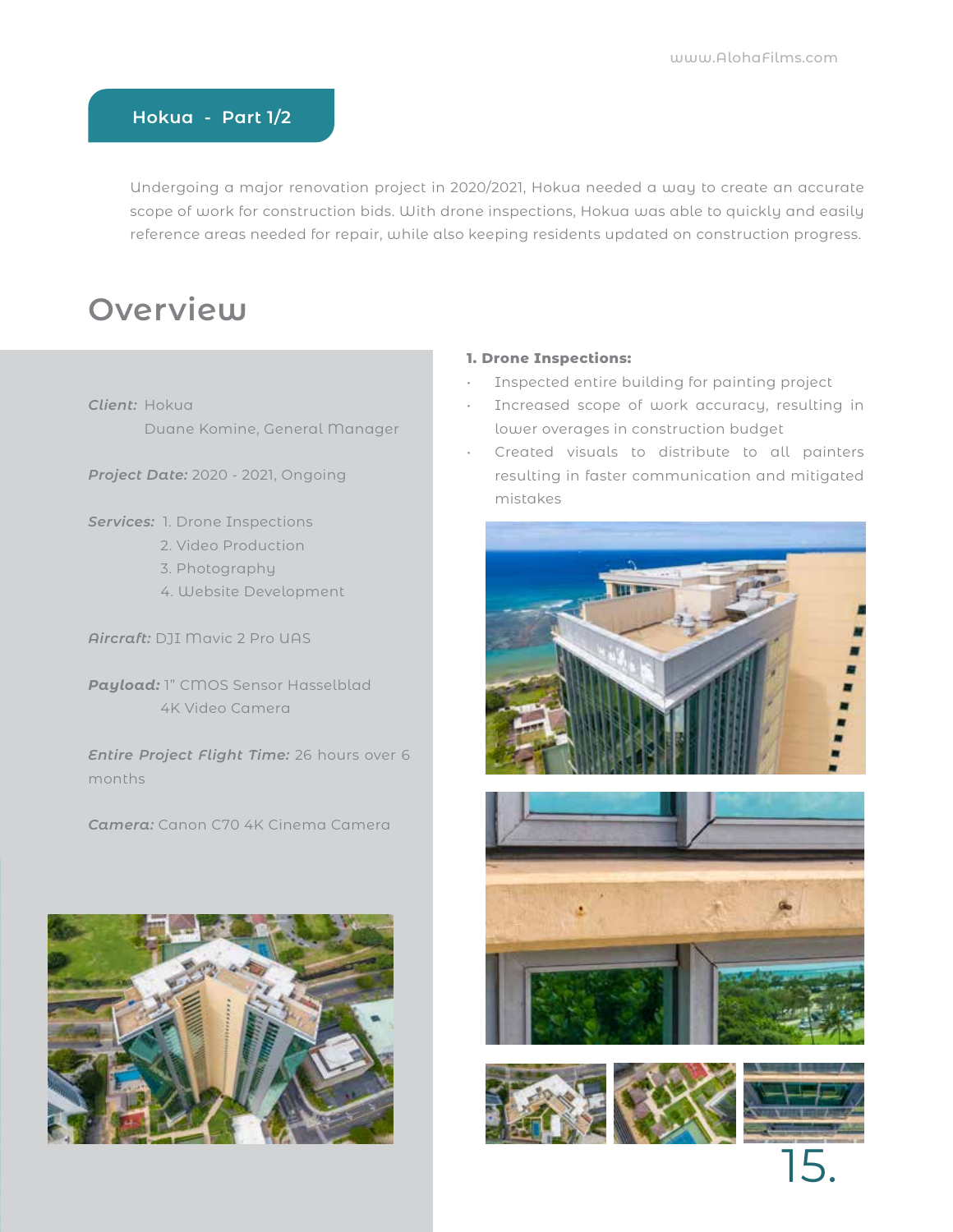

### **2. Video Production:**

- Created a series of videos to help communicate construction progress and alleviate resident concerns.
- Filmed key individuals for staff synergy and resident personalization





Click [HERE](https://vimeo.com/558912344) to view Example 1 Click [HERE](https://vimeo.com/506379008) to view Example 2 Click HERE to view Example 3



### **3. Photography:**

- Common area professional photography resulting in proof of work for off-island owners
- Increased resident privacy with new policy to use standardized amenity photos and restrict third-party photographers on Terrace Level





Click [HERE](https://www.alohafilms.com/real-estate) to view other real estate photo examples

### **4. Website Development:**

- High impact design to increase owner value
- Integrated reservation calendar, HOA documents, resident login, and other features to streamline operational management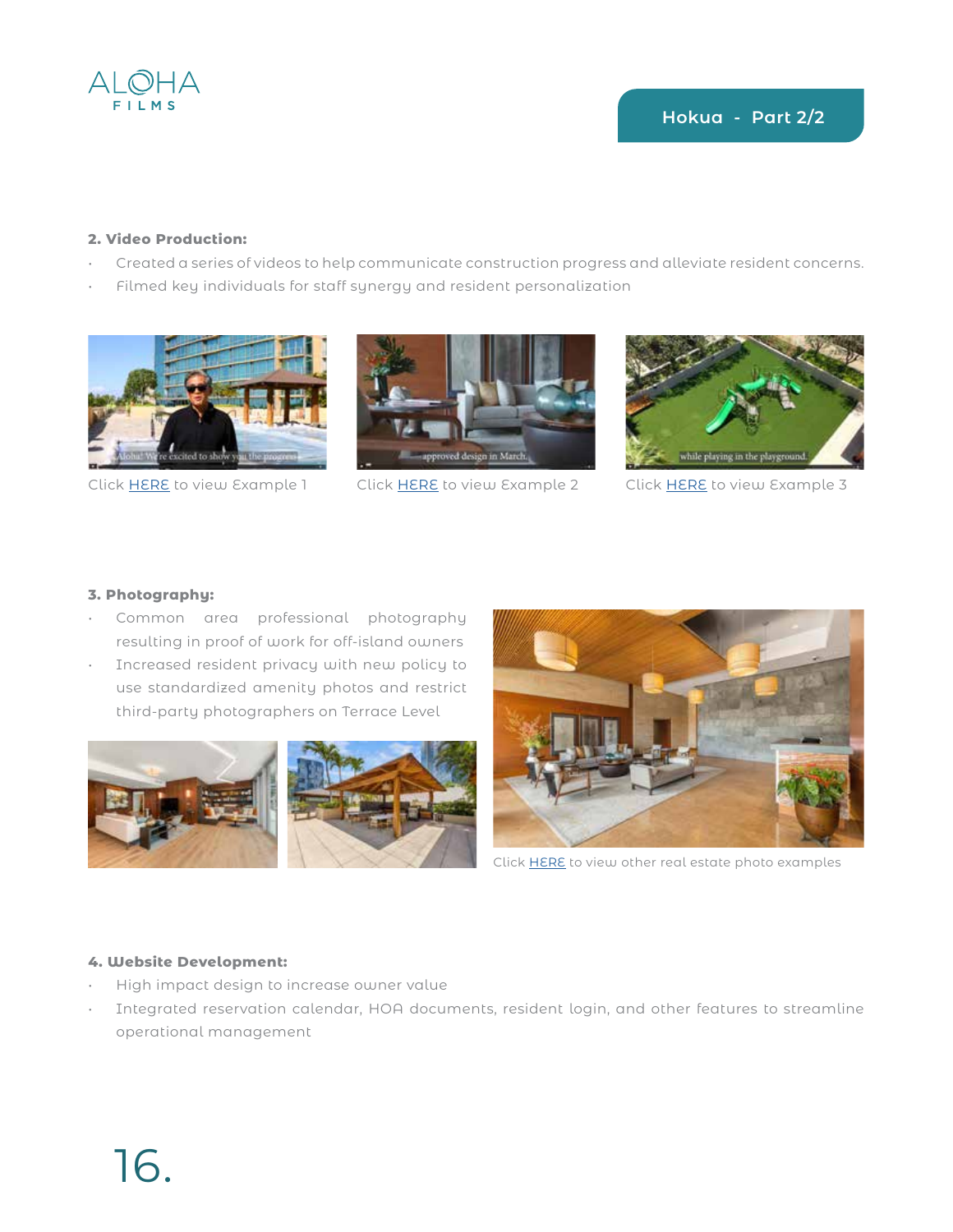#### <span id="page-16-0"></span>**Madison Marquette**

A medical building near Hilo, Hawaii had just completed improvements to the upstairs space. Aloha Films was hired to film a drone inspection video which revealed unexpected wear and tear on a recently installed roof - actionable insight that saved thousands in warranty repairs.

### **Overview**

*Client:* Madison Marquette Liz Palmer (PB) CPM, CCIM Vice President, Property Mgt

*Project Date:* Feb 2021

*Services:* 1. Drone Inspections 2. Photography

*Aircraft:* DJI Mavic 2 Pro UAS

*Payload:* 1" CMOS Sensor Hasselblad 4K Video Camera

*Entire Project Flight Time:* 2 hours

*Camera:* Canon EOS R 30.3MP Full-Frame



#### **1. Drone Inspections:**

- Inspected entire roof for integrity
- 4K UHD Footage for off-island engineers to inspect
- Used in presentation for off-island owner
- Difficult to access roof saved hundreds in lift rentals and medical parking downtime

#### **2. Real Estate Photography:**

- Proof of work for off-island owner
- Used in marketing to lease the upstairs space





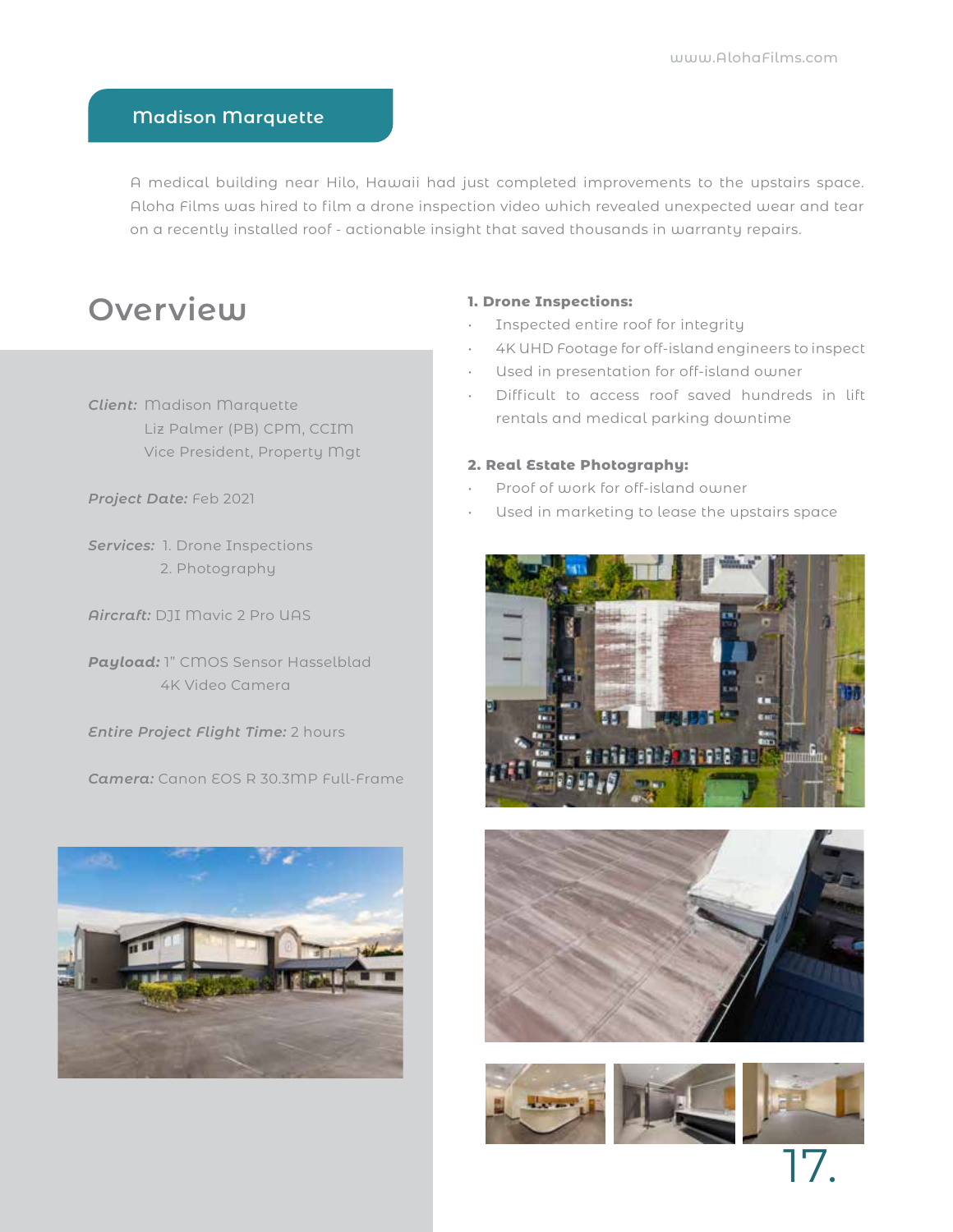<span id="page-17-0"></span>

### **Coldwell Banker Global Luxury - Tracy Allen**

Tracy Allen is consistently one of the top producers of high-end residential real estate in North America and #1 in Hawai'i. For more than 2 years, Aloha Films filmed almost exclusively for her listings - marketing and showcasing some of the most incredible homes on the island.

### **Overview**

*Client:* Coldwell Banker Global Luxury Tracy Allen Vice President

*Project Dates:* 2018 - 2020

*Services:* 1. Drone Flights

- 2. Video Production
- 3. Photography
- 4. Website Development

#### *Homes Filmed:* 57











Click [HERE](https://www.alohafilms.com/real-estate) to view other real estate photo & video examples

18.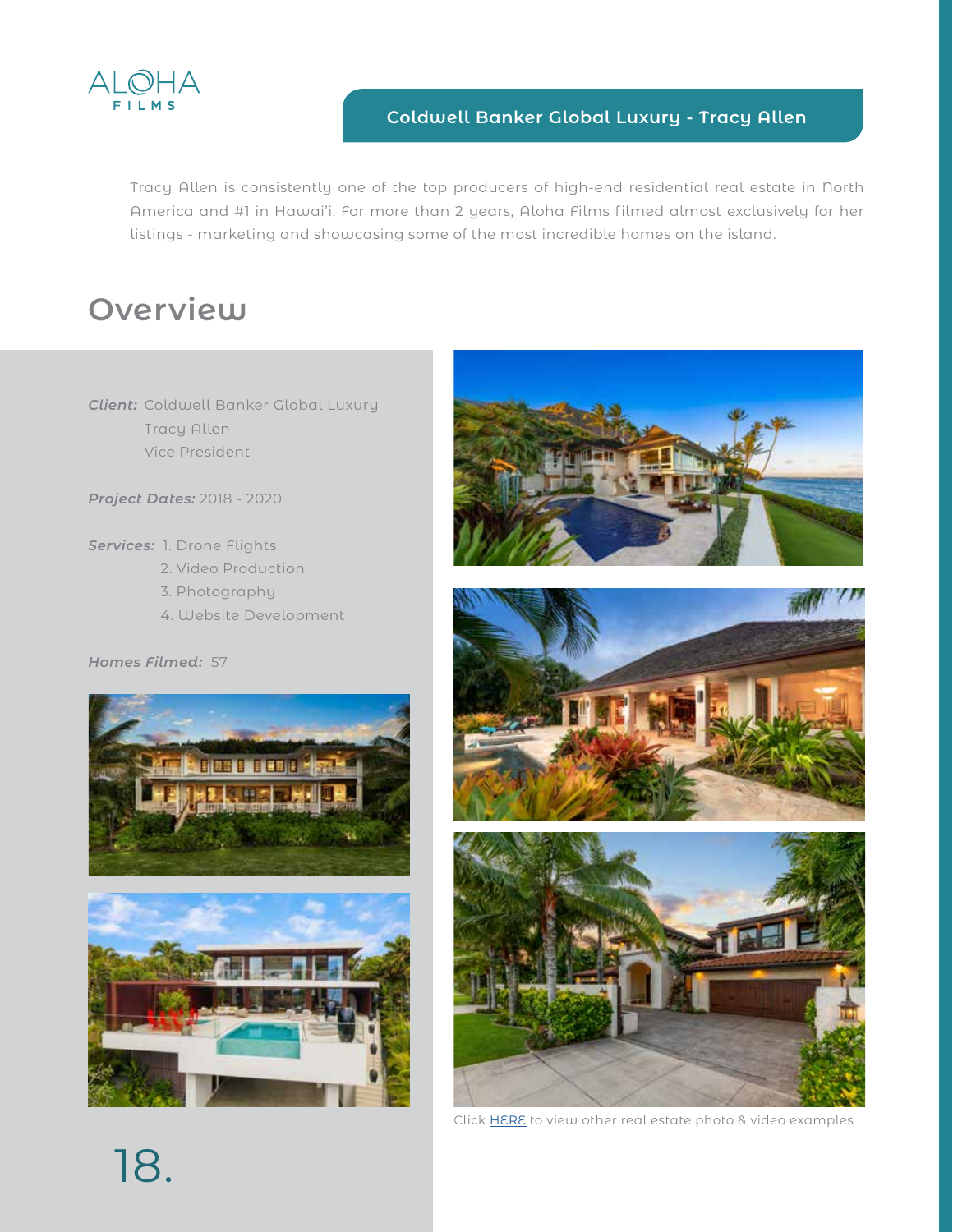www.AlohaFilms.com

<span id="page-18-0"></span>

# **Purchasing Hui Discount Prices**

Aloha Films desires to provide Drone Inspections and a variety of media services to the stellar members of Purchasing Hui of Hawai'i.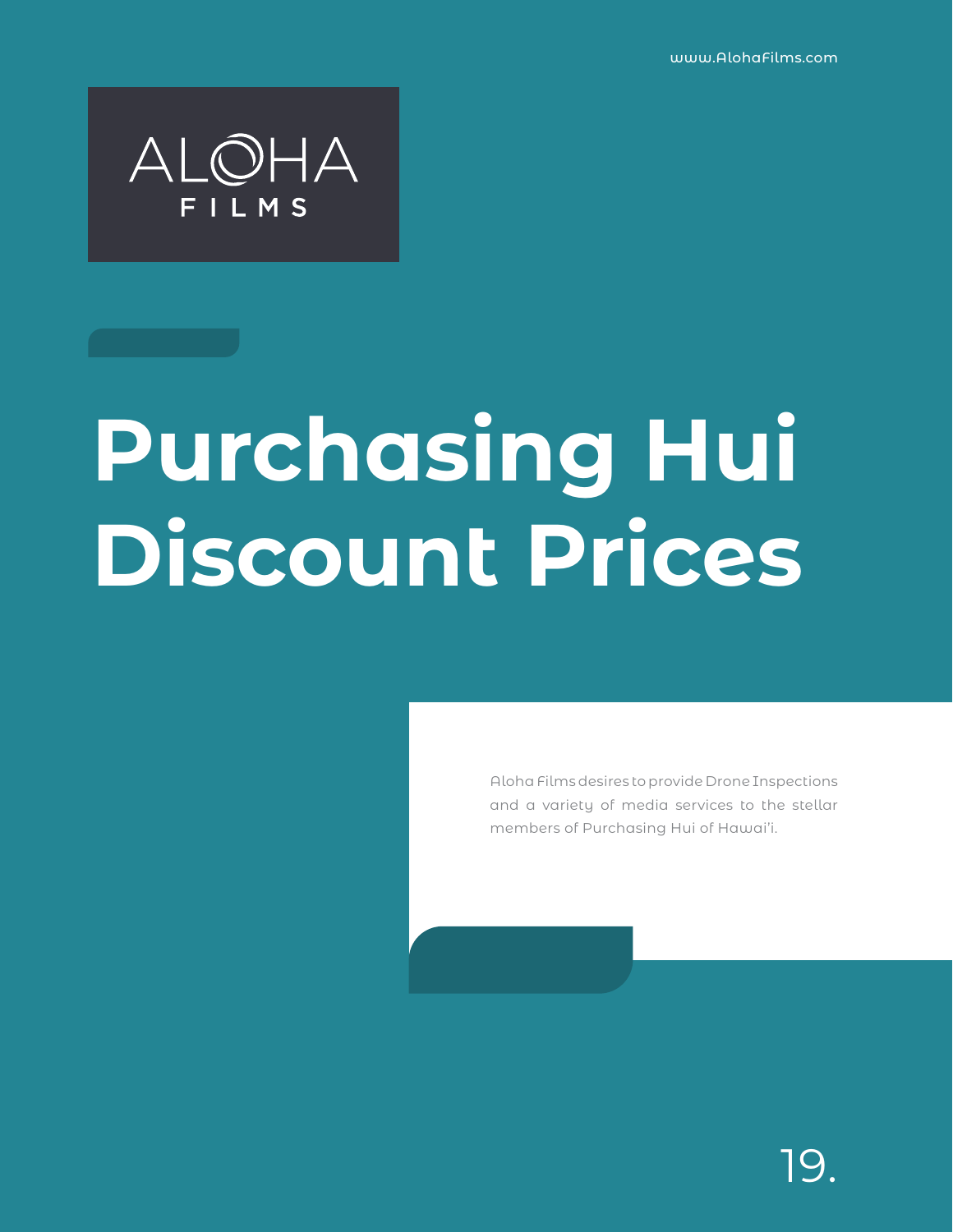

**Drone Inspections** 

### 20% OFF (Purchasing Hui Members Only)

| Roof & Solar Panel Inspections (Estimated 1-3 Hours) | \$350/hr             | 20% Discount | \$280/hr             |
|------------------------------------------------------|----------------------|--------------|----------------------|
| High Inspections (Power Lines, Wind Turbines, etc)   | \$500/hr             | 20% Discount | \$400/hr             |
| Thermal Inspections                                  | \$500/hr             | 20% Discount | \$400/hr             |
| Report Add-On (PDF and Online Organization)          | Starting at<br>\$250 | 20% Discount | Starting at<br>\$200 |
| <b>Full Building Inspection + Report</b>             | \$2,800              | 20% Discount | \$2,240              |

### *圖* **Video Production**

### $15-20\%$  OFF (Purchasing Hui Members Only)

| Filming (Day Rate)     | \$2,200/day  | 15% Discount | \$1,760/day              |
|------------------------|--------------|--------------|--------------------------|
| Editing                | \$700/day    | 15% Discount | \$560/day                |
| <b>Custom Projects</b> | Project Rate | 20% Discount | Project Rate<br>Less 20% |

### **Photography** 10% OFF (Purchasing Hui Members Only)

| Building Amenities (10-20 Photos As Needed) | \$550       | 10% Discount | \$495       |
|---------------------------------------------|-------------|--------------|-------------|
| Architectural/Lifestyle Photography         | \$2.000/dau | 10% Discount | \$1,800/day |

### **Website Development**

### 10% OFF (Purchasing Hui Members Only)

| Building Amenities (10-20 Photos As Needed) | Starting at<br>\$3,000 | 10% Discount | Starting at<br>\$2,700 |
|---------------------------------------------|------------------------|--------------|------------------------|
| Monthly Retainer (As Needed for Updates)    | \$250/hr               | 10% Discount | \$225/hr               |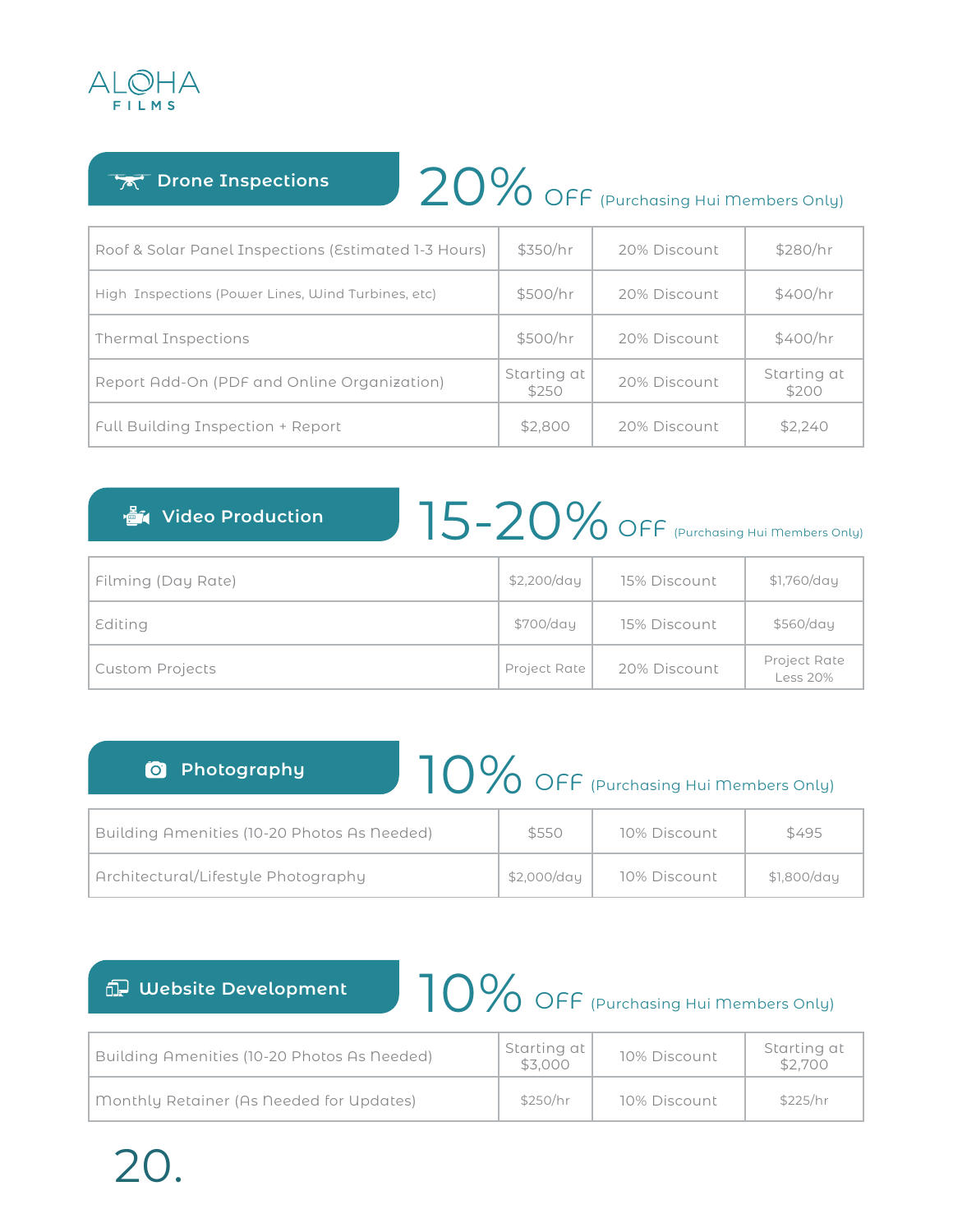### **Example Scenarios**

#### **Scenario 1**

Bi-Annual Drone Inspection Report

- + Monthly Solar Panel Inspection
- + Monthly Drone Inspection Retainer

Let's say you want to have drone photos and drone video of your entire building twice a year to satisfy visual inspection requirements, but there are a few known problem areas that need extra monitoring. We recommend creating a monthly drone inspection retainer of 5 hours, with 1-3 of those hours being used to inspect (for example) your solar panel systems while we're on site.

Total Cost Per Month: \$1,750 *DISCOUNT: 20%* **Total MONTHLY: \$1,400**

Yearly Cost of all Drone Work plus Additional Full Inspection Reports: *DISCOUNT: 20%* **Total YEARLY:** \$21,280 **\$5,320 SAVINGS**

#### **Scenario 2**

As Needed Drone Inspections: 4 Hours/Month

- + Training Video for New Security Staff
- + Training Video for Operations Manager Position
- + Building Amenities Photography
- + Website with 4K & Aerial Drone Footage

Let's say you want to refresh your online presence with video of your property and also ensure that all those years of operational IP (Intellectual Property) doesn't go wasted - meaning, you want to retain knowledge from certain key staff. We recommend filming a couple training videos of, for example, your head of security and operations manager to provide expertise and knowledge to the camera while we also including key footage or screencasts to clarify each point. Our team will edit together these videos, build a website, and present a front-facing beautifully designed website for residents and guests while also keeping staff documents and these training videos for display online behind password protected areas.

Total Cost for Example Custom Project: \$11,600 *DISCOUNT: 10-20%* **Total Example Custom Project:** \$9,580 **\$2,020 SAVINGS**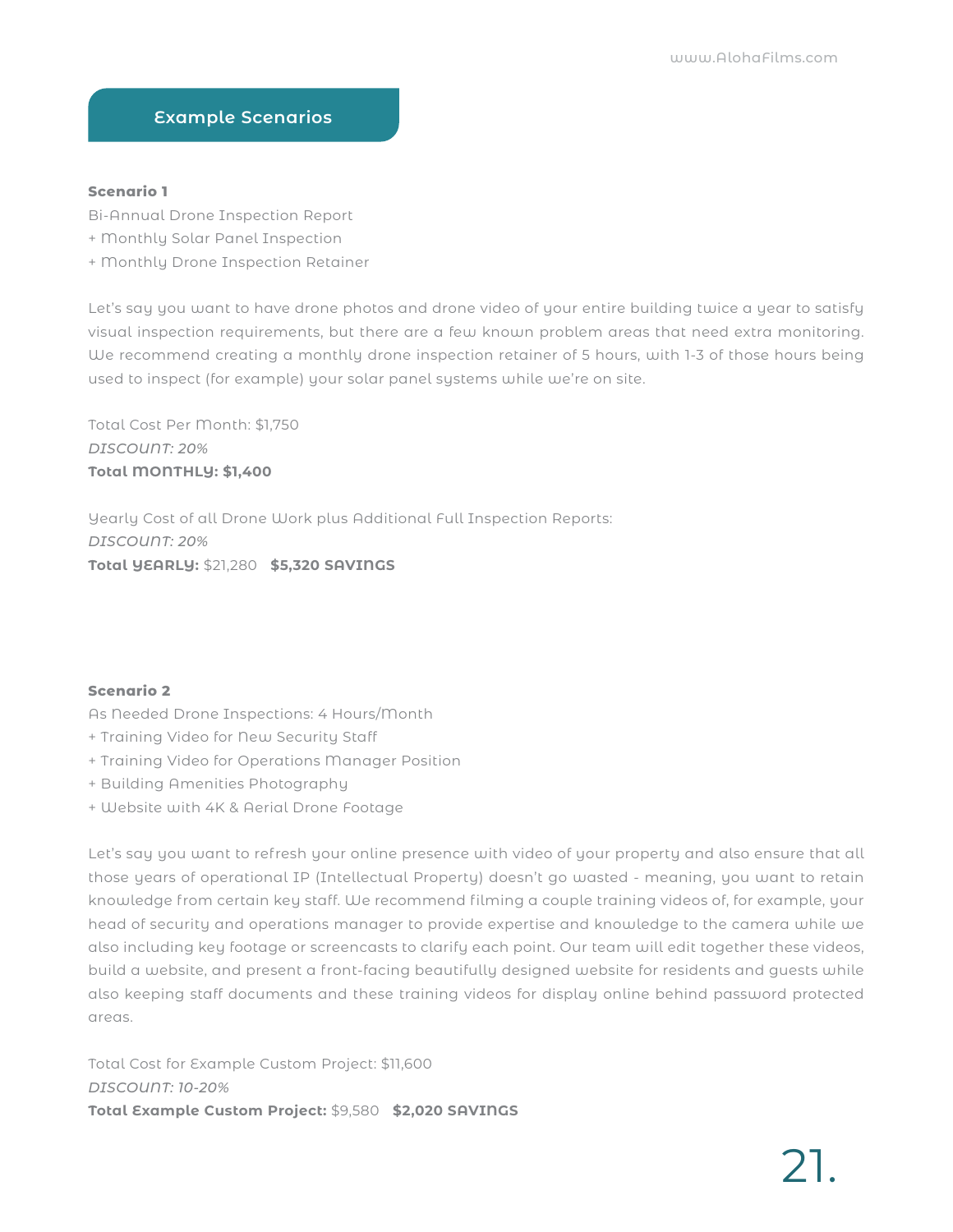Thank you for your time in reading our proposal! We hope you've found incredible value with our services and that a clear pathway to next steps is already in mind. If you have follow-up questions, clarifications, or if you need customization, please do not hesitate to call or e-mail us at the contact info below.

It's our pleasure to serve you and the islands of Hawai'i and we look forward to speaking with you soon!

Mahalo,

 $U_{\mu}\mathcal{L}$ 

Charles Roach

### Aloha Films

520 Lunalilo Home Rd Ste #6208 Honolulu, Hawaii 96825 Phone : 1-808-354-7570

[www.alohafilms.com](http://www.alohafilms.com%20) [charles@alohafilms.com](mailto:charles%40alohafilms.com?subject=)



Keep In

Touch